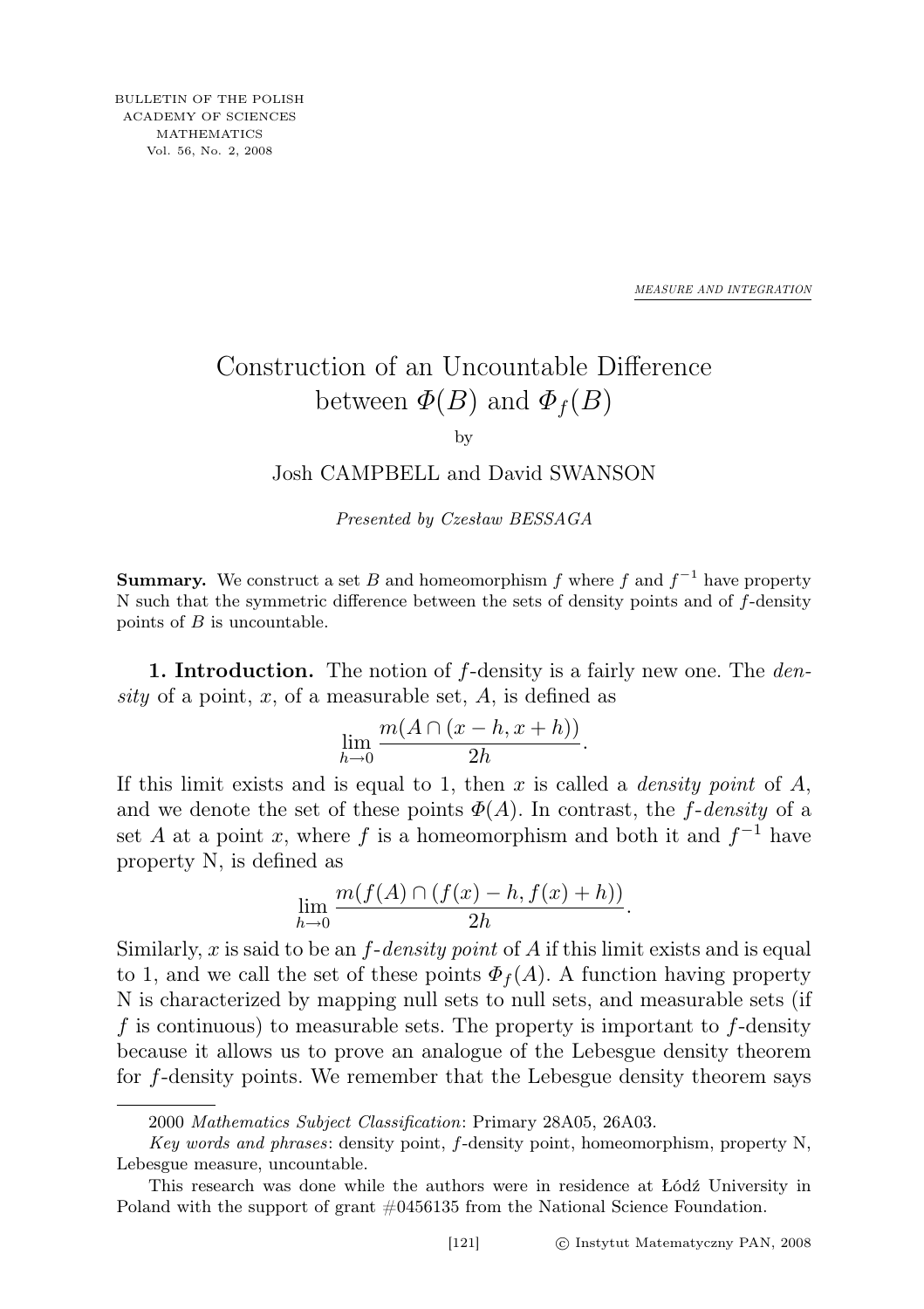that a set and its density points only differ by a null set. Thus, the analogue for f-density says that a set and its f-density points only differ by a null set.

The symmetric difference between two sets A and B, denoted  $A \triangle B$ , is defined as  $(A \cap B^c) \cup (A^c \cap B)$ . It is fairly simple to construct a set A and f with the required conditions such that  $\Phi(A) \Delta \Phi_f(A) \neq \emptyset$ . It is more difficult, however, to construct a symmetric difference between  $\Phi(A)$  and  $\Phi_f(A)$  that is uncountable. One reason for this difficulty is the following theorem:

THEOREM 1. If  $A$  is a set, and  $f$  is a homeomorphism such that  $f$  and  $f^{-1}$  have property N, then  $\Phi(A) \bigtriangleup \Phi_f(A)$  is a null set.

The theorem follows immediately from the Lebesgue density theorem  $(A \bigtriangleup \Phi(A)$  is null) and its analogue for f-density  $(A \bigtriangleup \Phi_f(A))$  is null) [1]. Thus, the symmetric difference must be both uncountable and null. A wellknown set with these properties is the Cantor set, and so it is natural to build our construction of an uncountable difference off this set.

Lastly, we define the "overall density" of a set  $A$  on an interval  $I$  as

$$
\frac{m(A \cap I)}{m(I)}.
$$

This fraction is sometimes called "average density". It is a notion that becomes important in proofs below.

**2. Description of the set B and function f.** Denote by  $I_1$  the first interval removed in the construction of the Cantor set, and let  $a_1$  and  $b_1$ be the left and right endpoints, respectively, of  $I_1$ . In  $I_1$ , construct the set  $A_1$  such that it is a two-sided interval set with density points at  $a_1$  and  $b_1$ . Specifically, let the left-hand half of  $I_1$  consist of the set

$$
\bigcup_{n=1}^{\infty} \left( \frac{\frac{1}{2^n} + \frac{1}{3^n}}{6} + \frac{1}{3}, \frac{\frac{1}{2^{n-1}}}{6} + \frac{1}{3} \right).
$$

This is merely the standard interval set which has been scaled and translated to fit inside the left-hand half of the interval  $I_1$ . Similarly, let the right-hand half of  $I_1$  consist of the mirror-image of the left-hand set. Specifically, this is

$$
\bigcup_{n=1}^{\infty} \left( \frac{\frac{-1}{2^{n-1}}}{6} + \frac{2}{3}, \frac{\frac{-1}{2^n} - \frac{1}{3^n}}{6} + \frac{2}{3} \right).
$$

We define the set  $A_1$  as the union of these two interval sets. It has been proved in [2] that 0 is a right-hand density point of the standard interval set, and so it is obvious that  $a_1$  and  $b_1$  are left-hand and right-hand density points, respectively, of  $A_1$ .

Denote by  $I_2^1$  and  $I_2^2$  the next two intervals removed from [0, 1] in the construction of the Cantor set, and denote by  $a_2^1$  and  $b_2^1$  the left-hand and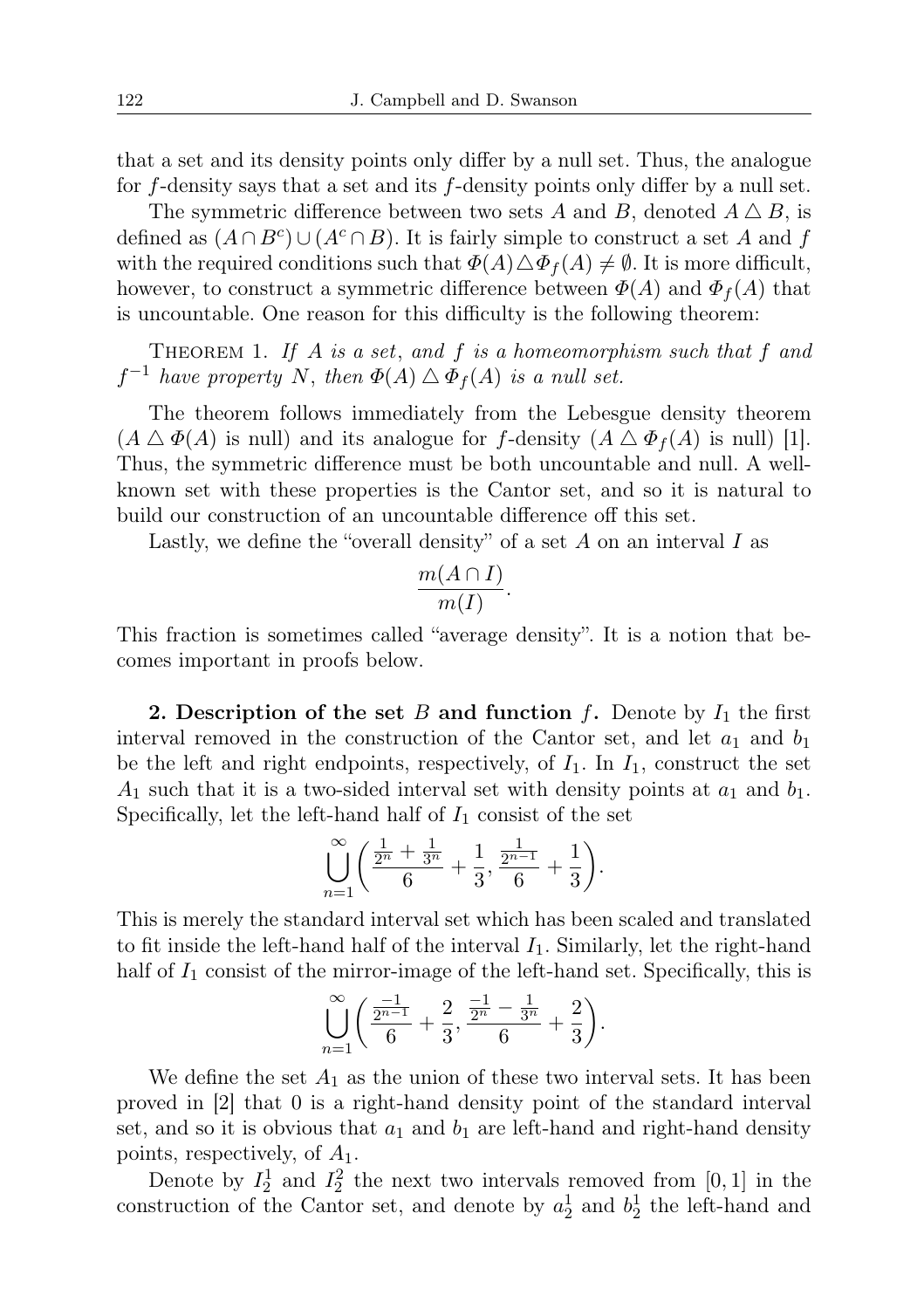right-hand endpoints of  $I_2^1$ , and  $a_2^2$  by and  $b_2^2$  the left-hand and right-hand endpoints of  $I_2^2$ . Scale and translate the set

$$
E = \bigcup_{n=1}^{\infty} \left( \frac{1}{2^n} + \frac{1}{4^n}, \frac{1}{2^{n-1}} \right)
$$

so that it fits in the left-hand half of the interval  $I_2^1$ , which means the transformation of E with the use of the function  $g(x) = a_2^1 + \frac{b_2^1 - a_2^1}{2} \cdot x$ . Specifically, this is

$$
\bigcup_{n=1}^{\infty} \left( \frac{\frac{1}{2^n} + \frac{1}{4^n}}{18} + \frac{1}{9}, \frac{\frac{1}{2^{n-1}}}{18} + \frac{1}{9} \right).
$$

Put the mirror-image set inside the right-hand side of  $I_2^1$ . Place the same set that is in  $I_2^1$  inside  $I_2^2$ . Denote by  $A_2^1$  the set that is inside  $I_2^1$ , and by  $A_2^2$  the set that is inside  $I_2^2$ .

In a similar way, define all  $A_i^j$  $i \in \mathbb{N}$  and  $j \in \{1, 2, \ldots, 2^{i-1}\},\$  where the  $I_i^j$  $i<sup>j</sup>$ 's removed in construction of the Cantor set consist of two-sided interval sets of the form  $\left(\frac{1}{2^n} + \frac{1}{(i+2)^n}, \frac{1}{2^n}\right)$  but scaled and translated to fit inside their respective intervals. Define the set

$$
B = \bigcup_{i=1}^{\infty} \bigcup_{j=1}^{2^{i-1}} A_i^j.
$$

For the two-sided interval set  $A_i^j$  within each  $I_i^j$  we introduce the following notation. The centermost interval of  $A_i^j$  $i<sub>i</sub>$  is a union of both the right-hand interval set and the left-hand interval set. Call the right-hand endpoint of this interval  $z_0^{i,j}$  $z_0^{i,j}$ , and note that  $z_0^{i,j}$  $\binom{i,j}{0}$  is slightly to the right of the midpoint of  $I_i^j$  $i<sub>i</sub>$ . Then denote all successive endpoints of the interval set to the right of  $z_0^{i,j}$  $i,j$  by  $z_n^{i,j}$  where  $n > 0$ , and those to the left of  $z_0^{i,j}$  $z_0^{i,j}$  by  $z_n^{i,j}$  where  $n < 0$ . So we note that

$$
A_i^j = \bigcup_{n = -\infty}^{\infty} (z_{2n-1}^{i,j}, z_{2n}^{i,j}).
$$

Now define

$$
f_i^j(z_n^{i,j}) = z_{n+1}^{i,j},
$$

and let  $f_i^j$  $i^{j}(x)$  be linear for  $x \in (z^{i,j}_{n}, z^{i,j}_{n+1}).$ Define

$$
f(x) = \begin{cases} f_i^j(x) & \text{for } x \in I_i^j \text{ where } i \in \mathbb{N}, j = 1, \dots, 2^{i-1}, \\ x & \text{for } x \in C. \end{cases}
$$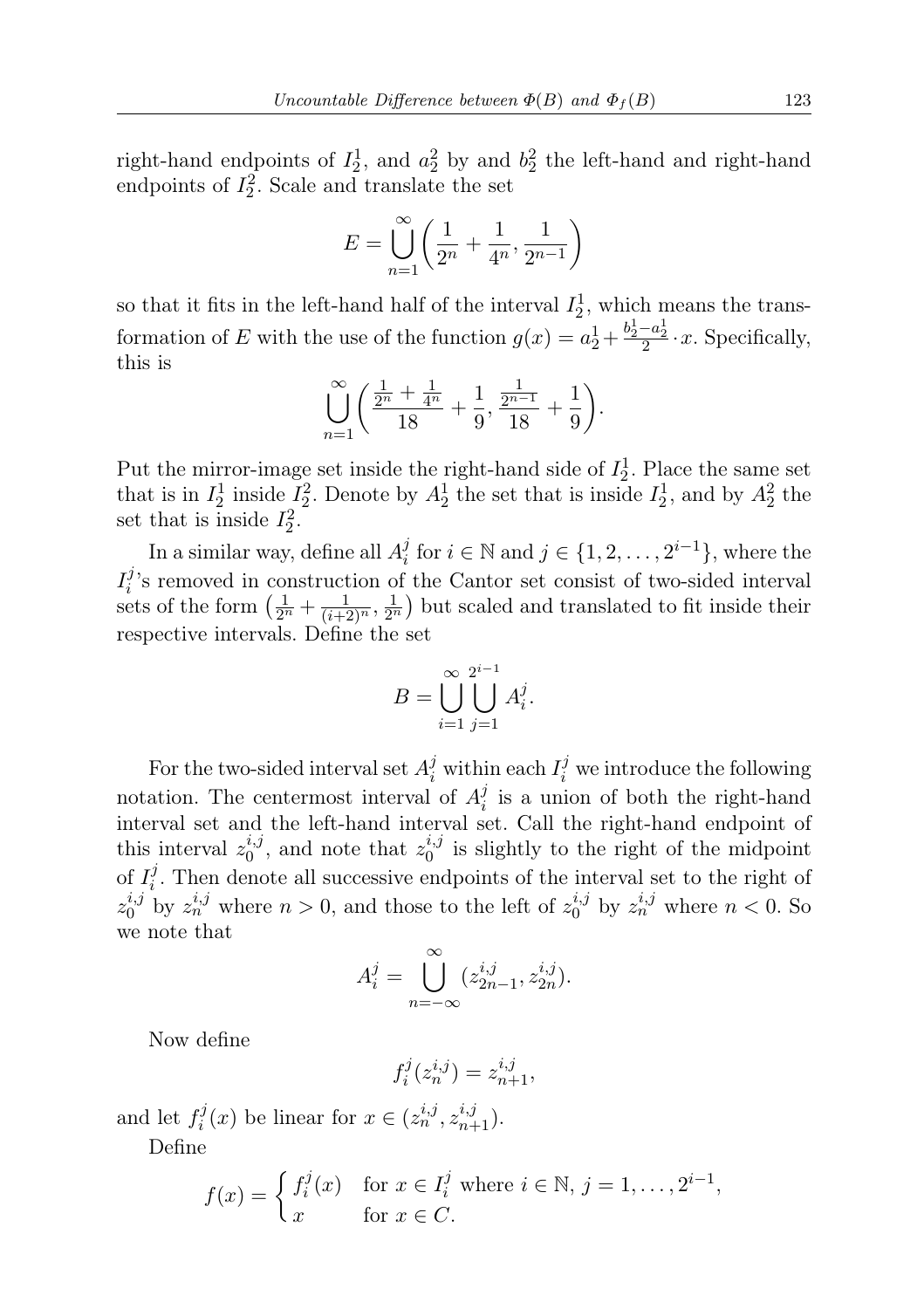We note that

$$
[0,1] = C \cup \bigcup_{i=1}^{\infty} \bigcup_{j=1}^{2^{i-1}} I_i^j,
$$

so f is defined on all of  $[0, 1]$ .

## 3. f is a homeomorphism, and f and  $f^{-1}$  have property N

THEOREM 2.  $f$  is 1-to-1.

*Proof.* We first show that on all  $I_i^j$  $\frac{j}{i}, f_i^j$  $i^j(x)$  is 1-to-1. By definition of the set  $A_i^j$  $i$  and the function  $f_i^j$  $z_i^{i,j}$ ,  $z_n^{i,j}$  <  $z_{n+1}^{i,j}$  and  $f_i^j$  $f_i^j(z_n^{i,j}) < f_i^j(z_{n+1}^{i,j})$  for  $n \in \mathbb{Z}$ . Since these points are connected by linear line segments, the function is strictly monotone, and therefore 1-to-1.

If  $x \notin I_i^j$  $j_i^j$  for all i and j, then  $x \in C$ , and since  $f(x) = x$  for the Cantor set,  $f(x)$  is 1-to-1.

LEMMA 1. For every interval  $I_i^j$  $i<sup>j</sup>$ ,  $f(I_i^j)$  $\binom{j}{i} = I_i^j$  $\frac{j}{i}$ .

*Proof.* Let  $x \in I_i^j$ <sup>1</sup>. Assume without loss of generality that x is in the righthand half of  $I_i^j$  $z_i^j$  (i.e.,  $x > z_0^{i,j}$ ). So there exists an n such that  $z_n^{i,j} \leq x \leq z_{n+1}^{i,j}$ . By definition of f,  $f([z_n^{i,j}, z_{n+1}^{i,j}]) = [z_{n+1}^{i,j}, z_{n+2}^{i,j}] \subset I_i^j$  $i$ . So  $f(I_i^j)$  $\binom{j}{i} \subset I_i^j$  $i^j$ . Now we show reverse containment. Let  $x \in I_i^j$  $i<sup>j</sup>$ . Once again, assume without loss of generality that x is in the right-hand half of  $I_i^j$  $i^j$  (i.e.,  $x > z_0^{i,j}$ ), and note that there exists an *n* such that  $z_n^{i,j} \leq x \leq z_{n+1}^{i,j}$ . By definition of  $f^{-1}$ ,  $f^{-1}([z_n^{i,j}, z_{n+1}^{i,j}]) = [z_{n-1}^{i,j}]$  $\left[\begin{smallmatrix} i,j \\ n-1 \end{smallmatrix}\right], z_n^{i,j} \big] \subset I_i^j$  $i$ . So  $f^{-1}(I_i^j)$  $\binom{j}{i} \subset I_i^j$  $i$ , and hence  $f(I_i^j)$  $I_i^j$ ) =  $I_i^j$  $\frac{j}{i}$ .

THEOREM 3. f is onto.

*Proof.* If  $x \notin I_i^j$  $i<sup>j</sup>$  for any i and j, then  $x \in C$ , and so  $f(x) = x$ . By this fact, Lemma 1 above, and  $[0, 1] = C \cup \bigcup_{i=1}^{\infty} \bigcup_{j=1}^{2^{i-1}} I_i^j$  $i<sup>j</sup>$ , f is onto.

THEOREM 4. f is continuous.

*Proof.* Since  $f([0, 1]) = [0, 1]$  and f is monotone, f is continuous.

THEOREM 5.  $f$  has property N.

Proof. Let S be a null set. Since

$$
S = (S \cap C) \cup (S \setminus C)
$$

we have

$$
f(S) = f((S \cap C) \cup (S \setminus C)) = f(S \cap C) \cup f(S \setminus C).
$$

Since  $f(x) = x$  for  $x \in C$ , we see that  $f(S \cap C)$  is null set. We must prove that  $f(S\setminus C)$  is a null set. Since this part of S is not in C, it is in some set of  $I_i^j$  $i$ <sup>'</sup>s. Therefore, it is defined using a collection of  $f_i^j$  $i^j$ 's. Since these  $f_i^j$  $j$ 's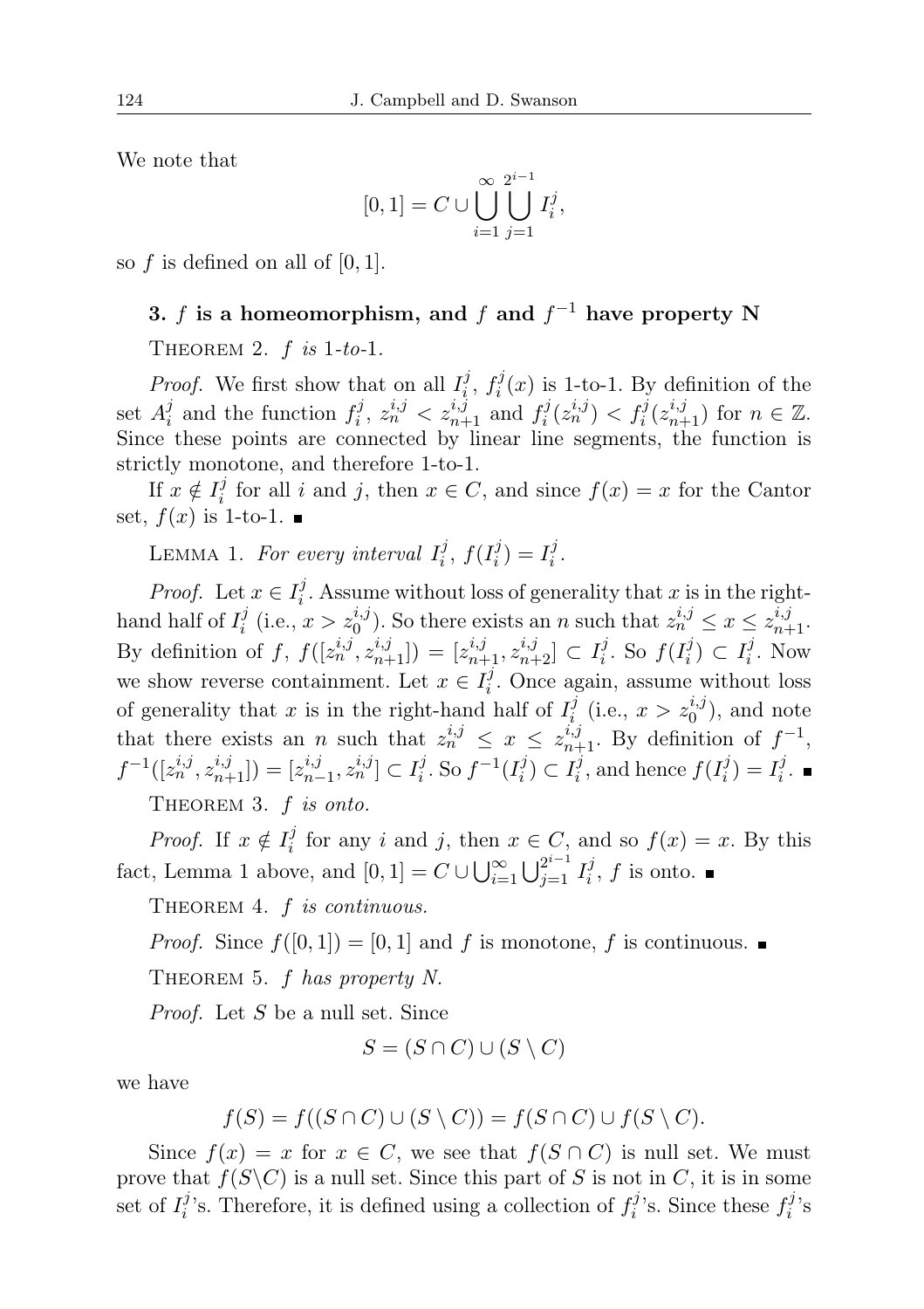consist of line segments connected at endpoints,  $f(S \setminus C)$  is a null set. Since the union of two nullsets is a nullset,  $f(S)$  is a null set, and f has property N. It is analogous to show that  $f^{-1}$  has property N.

4.  $C \subset \Phi(B)$ . We first introduce lemmas which will help us in proving  $C \subset \Phi(B).$ 

Lemma 2. If

$$
A_i^j = \bigcup_{n = -\infty}^{\infty} (z_{2n-1}^{i,j}, z_{2n}^{i,j}),
$$

 $f_i^j$  $z_i^{j}(z_n^{i,j}) = z_{n+1}^{i,j}, I \subset I_i^{j}$  $i<sub>i</sub>$  is an interval, and

$$
\frac{m(A_i^j\cap I)}{m(I)}>1-\frac{1}{n}
$$

for some  $n \in \mathbb{N} \setminus \{1\}$ , then

$$
\frac{m(f(A_i^j) \cap I)}{m(I)} \le \frac{1}{n}.
$$

*Proof.* Since  $A_i^j = \bigcup_{n=-\infty}^{\infty} (z_{2n}^{i,j})$  $\scriptstyle{i,j\over 2n-1},\,z_{2n}^{i,j}$  $j_{2n}^{i,j}$  and  $f_i^j$  $z_i^j(z_n^{i,j}) = z_{n+1}^{i,j}$  (the intervals between points are connected by line segments), then  $\bigcup_{n=-\infty}^{\infty} (z_{2n}^{i,j})$  $(z_2^{i,j}, z_{2n+1}^{i,j}) =$  $f(A_i^j)$  $\binom{j}{i} \sim (A_i^j)$  $j_i^j)^c = \bigcup_{n=-\infty}^{\infty} [z_{2n}^{i,j}]$  $\left[\begin{smallmatrix} i,j \\ 2n \end{smallmatrix}\right], z_{2n+1}^{i,j}$  because  $f(A_i^j)$  $i$ ) and  $(A_i^j)$  $(i)$ <sup>c</sup> only differ at the endpoints of the intervals which are a nullset. Thus, if

$$
\frac{m(A_i^j \cap I)}{m(I)} > 1 - \frac{1}{n},
$$

then

$$
\frac{m((A_i^j)^c\cap I)}{m(I)}=\frac{m(f(A_i^j)\cap I)}{m(I)}\leq 1-\left(1-\frac{1}{n}\right)=\frac{1}{n}.\ \blacksquare
$$

Lemma 3.

$$
m((A_i^j)^c) = \frac{\frac{1}{i+2}}{1 - \frac{1}{i+2}} \cdot \frac{1}{3^i} = \frac{1}{3^i(i+1)}.
$$

*Proof.* We note that  $A_i^j$  $i$ <sub>i</sub> is the two-sided interval set

$$
\bigcup_{n=-\infty}^{\infty} \left( \frac{1}{2^n} + \frac{1}{(i+2)^n}, \frac{1}{2^{n-1}} \right)
$$

scaled to fit inside  $I_i^j$  $i$ , and the measure of  $I_i^j$  $i$  is  $\frac{1}{3^i}$ . For measurement purposes, it will be equivalent to just consider a single interval set inside  $I_i^j$  $i<sup>j</sup>$ . So we see that

$$
(A_i^j)^c = \bigcup_{n=1}^{\infty} \left[ \frac{1}{2^n}, \frac{1}{2^n} + \frac{1}{(i+2)^n} \right],
$$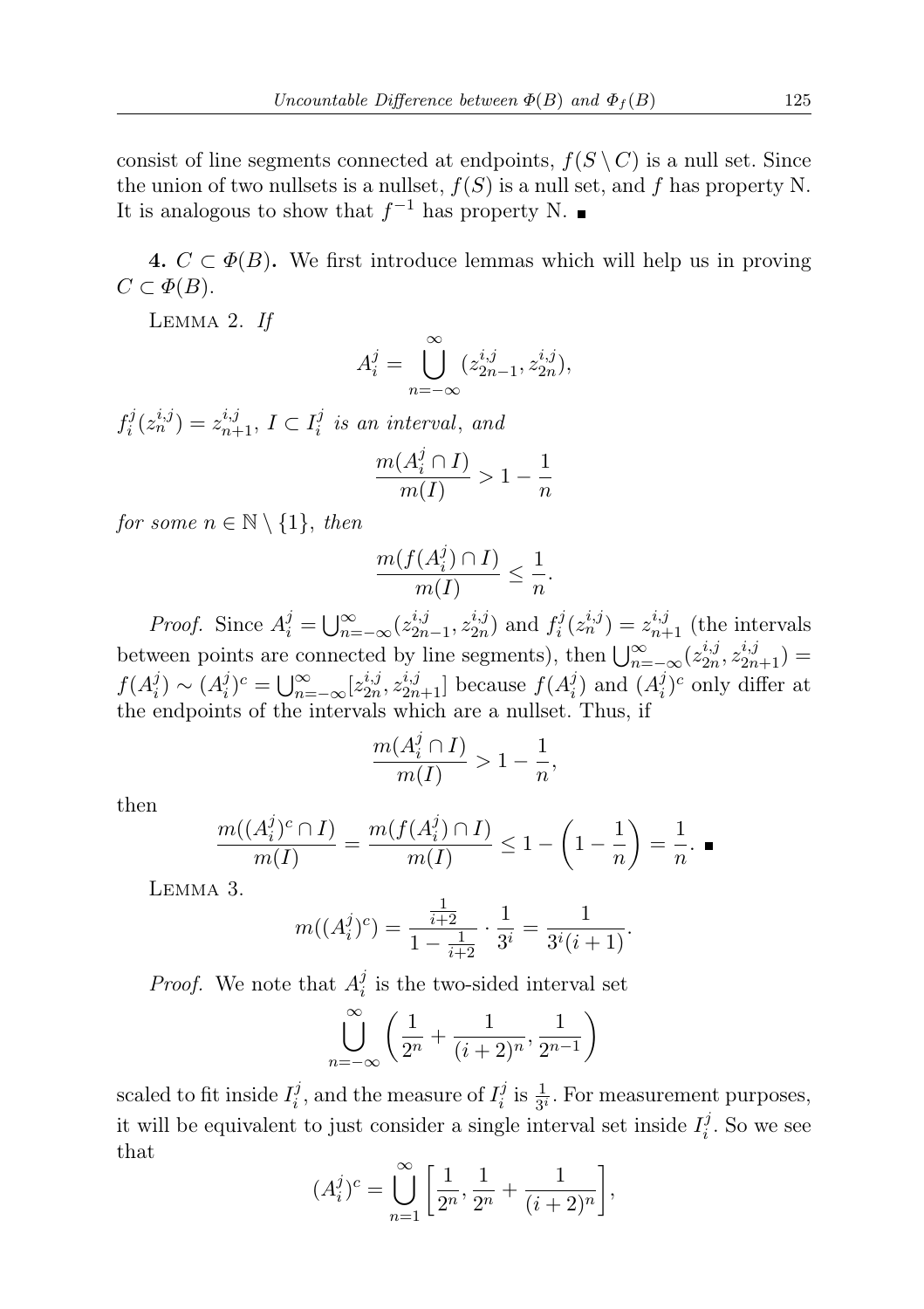and so, before we scale the set, we have

$$
m((A_i^j)^c) = \sum_{n=1}^{\infty} \frac{1}{(i+2)^n} = \frac{\frac{1}{i+2}}{1 - \frac{1}{i+2}} = \frac{i+2}{(i+1)(i+2)} = \frac{1}{i+1}.
$$

Then, scaling this interval set, and therefore its measure to fit inside  $I_i^j$  $\frac{j}{i}$ , we find

$$
m((A_i^j)^c) = \frac{1}{3^i} \cdot \frac{1}{i+1},
$$

to obtain our lemma.

Lemma 4.

$$
\frac{m(A^{j_1}_i)}{m(I^{j_1}_i)}<\frac{m(A^{j_2}_{i+1})}{m(I^{j_2}_{i+1})}
$$

for each i and each  $j_1 \in \{1, ..., 2^{i-1}\}$  and  $j_2 \in \{1, ..., 2^i\}$ .

Proof. From Lemma 3, we have

$$
\frac{m(A_i^{j_1})}{m(I_i^{j_1})} = \frac{m(I_i^{j_1}) - m((A_i^{j_1})^c)}{m(I_i^{j_1})} = \frac{\frac{1}{3^i} - \frac{1}{3^i(i+1)}}{\frac{1}{3^i}}.
$$

The inequality

$$
\frac{\frac{1}{3^{i}} - \frac{1}{3^{i}(i+1)}}{\frac{1}{3^{i}}} < \frac{\frac{1}{3^{i+1}} - \frac{1}{3^{i+1}((i+1)+1)}}{\frac{1}{3^{i+1}}}
$$

holds because

$$
\frac{i}{i+1} = \frac{\frac{i}{3^i(i+1)}}{\frac{1}{3^i}} = \frac{\frac{i+1}{3^i(i+1)} - \frac{1}{3^i(i+1)}}{\frac{1}{3^i}} < \frac{\frac{i+2}{3^{i+1}(i+2)} - \frac{1}{3^{i+1}(i+2)}}{\frac{1}{3^{i+1}}}
$$
\n
$$
= \frac{\frac{i+1}{3^{i+1}(i+2)}}{\frac{1}{3^{i+1}}} = \frac{i+1}{i+2}
$$

is true for  $i \in \mathbb{N}$ .

LEMMA 5. For any interval  $I_i^j$  $i$ , the interval  $I^*$  such that the ratio  $m(A_i^j \cap I^*)/m(I^*)$  is at a minimum where  $I^*$  shares an endpoint with  $I_i^j$ i is the interval which is  $3/4$  the measure of  $I_i^j$  $i$  and shares either endpoint with  $I_i^j$  $i$ . Additionally, on this interval  $I^*$ , the overall density of  $A_i^j$  $\frac{j}{i}$  can be expressed as follows:

$$
\frac{m((A_i^j) \cap I^*))}{m(I^*)} = \frac{3i^2 + 5i}{3i^2 + 9i + 6}.
$$

*Proof.* Let  $I_i^j$  $i$  be an interval removed during construction of the Cantor set. For convenience, we examine the left-hand half of  $I_i^j$  $i$ . Contained in  $I_i^j$  $\frac{j}{i}$  is a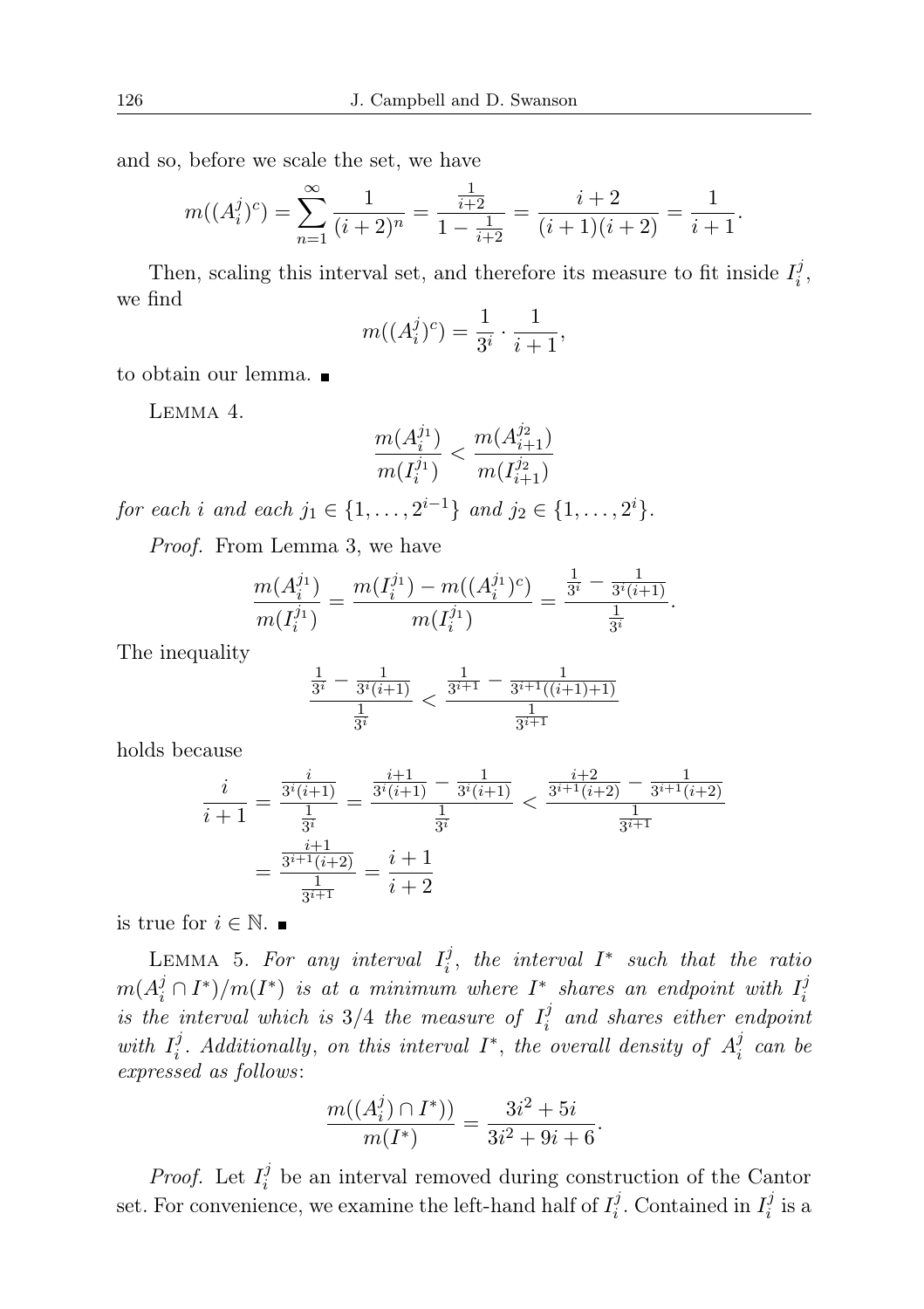two-sided interval set,  $A_i^j$ <sup>j</sup>. We note that  $I^*$  will contain at least the left-hand half of  $I_i^j$  $i$  because the way the interval set is defined means

$$
\frac{m(A_i^j\cap(z_{2n-1}^{i,j},z_{2n}^{i,j}))}{m(z_{2n-1}^{i,j},z_{2n}^{i,j})}<\frac{m(A_i^j\cap(z_{2n-3}^{i,j},z_{2n-2}^{i,j}))}{m(z_{2n-3}^{i,j},z_{2n-2}^{i,j})}.
$$

Also, since  $A_i^j$  $i$  consists of mirror-image interval sets, we can deduce from Lemma 3 that for the left-hand half of  $I_i^j$  $\frac{j}{i}$ ,

$$
\frac{m(A_i^j \cap I_i^j \text{ left-hand})}{m(I_i^j \text{ left-hand})} = 1 - \frac{1}{i+1}.
$$

So we must determine if we can make  $I^*$  bigger such that  $m(A_i^j \cap I^*)/m(I^*)$ is even smaller. The "overall density" of the first 1/2 of the interval set on the right-hand side is

$$
\frac{\frac{1}{2} - \frac{1}{i+2}}{\frac{1}{2}}.
$$

Since

$$
\frac{i}{i+1} = 1 - \frac{1}{i+1} > \frac{\frac{1}{2} - \frac{1}{i+2}}{\frac{1}{2}} = \frac{i}{i+2}
$$

for  $i \geq 1$ , we will always obtain a smaller  $m(A_i^j \cap I^*)/m(I^*)$  when we include the first  $1/2$  of the right-hand side. So we wonder if  $I^*$  can be made yet larger such that  $m(A_i^j \cap I^*)/m(I^*)$  is even smaller. We examine the subsequent  $1/4$ of the right-hand side of  $I_i^j$  $i$ . The measure of  $A_i^j$  $i$  on this part is

$$
\frac{\frac{1}{4} - \frac{1}{(i+2)^2}}{\frac{1}{4}}.
$$

Since

$$
1 - \frac{1}{i+1} < \frac{\frac{1}{4} - \frac{1}{(i+2)^2}}{\frac{1}{4}} = 1 - \frac{4}{(i+2)^2}
$$

for  $i \geq 1$ ,  $m(A_i^j \cap I^*)/m(I^*)$  will always be larger if we include this subsequent 1/4, and therefore we will not include it.

Thus, when  $I^*$  shares either endpoint with  $I_i^j$  $i, m(A_i^j \cap I^*)/m(I^*)$  is at a minimum when  $I^*$  contains the entirety of the left-hand or right-hand half and the first 1/2 of the right-hand or left-hand side, respectively. So the measure of  $I^*$  is 3/4 the measure of  $I_i^j$  $\frac{j}{i}$ .

We now obtain the formula in the lemma. For the left-hand side of  $I_i^j$  $\frac{j}{i}$ , the "overall density" is

$$
\frac{m(A_i^j \cap I_i^j \text{ left-hand})}{m(I_i^j \text{ left-hand})} = 1 - \frac{1}{i+1},
$$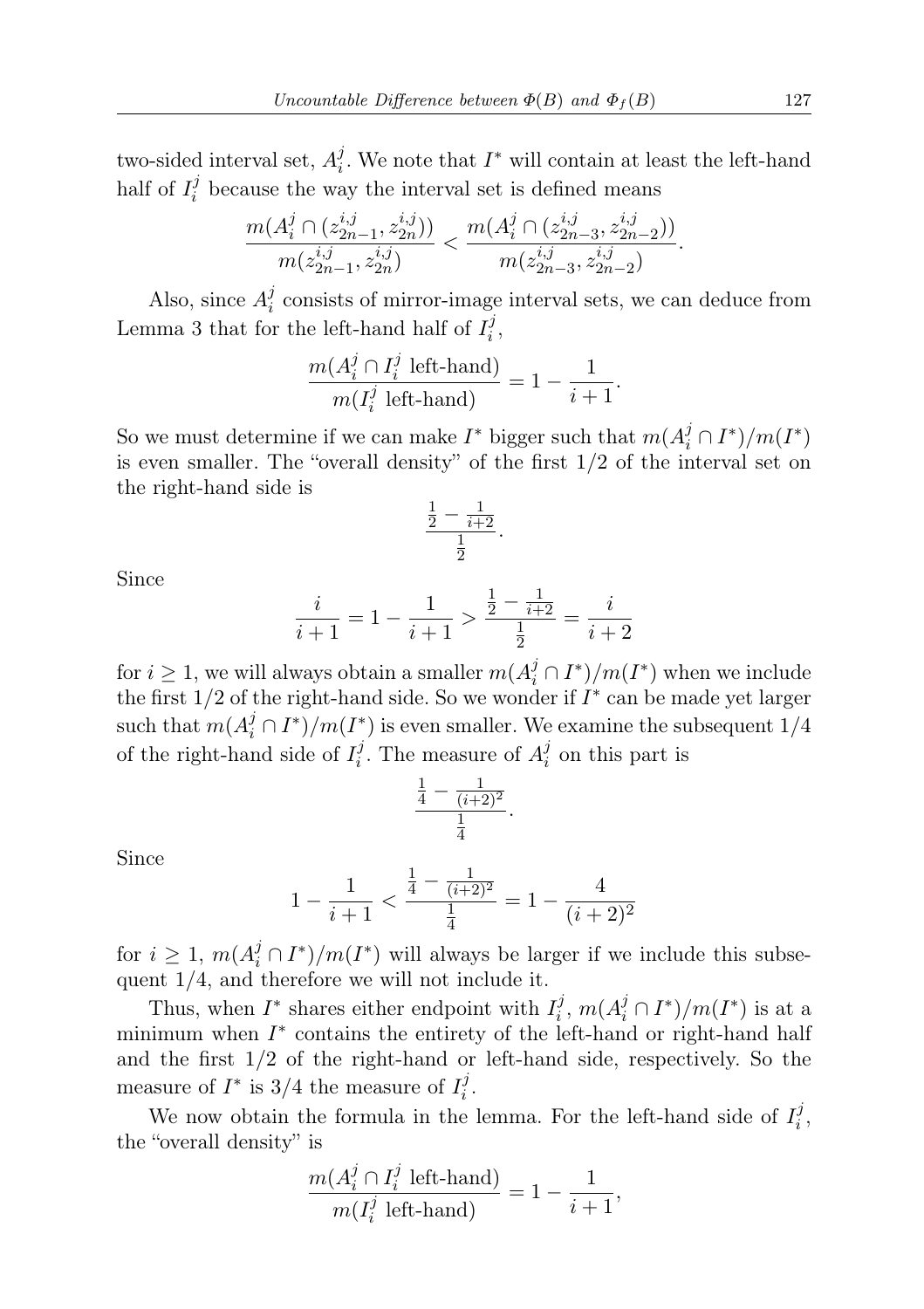and for the first  $1/2$  of the right-hand side, the "overall density" of  $A_i^j$  $\frac{j}{i}$  is

$$
\frac{\frac{1}{2} - \frac{1}{i+2}}{\frac{1}{2}}.
$$

Since the ratio of the measure of the left-hand side of  $I_i^j$  $i$  to the first  $1/2$  of the right-hand side is  $2:1$ , we can use a weighted average to obtain the formula of the "overall density" of  $A_i^j$  $i \nightharpoonup i$  on  $I^*$ :

$$
\frac{m(A_i^j \cap I^*)}{m(I^*)} = \frac{2}{3} \cdot \left(1 - \frac{1}{i+1}\right) + \frac{1}{3} \cdot \left(\frac{i}{i+2}\right)
$$

$$
= \frac{3i^2 + 5i}{3(i+1)(i+2)} \cdot \blacksquare
$$

THEOREM 6. For any  $x_0 \in C$ ,  $x_0 \in \Phi(B)$ .

*Proof.* Let  $x_0 \in C$ . If  $x_0$  is an endpoint of  $I_I^j$  $I_I^J$ , then it is a density point of B from one side based on how we defined each  $A_i^j$  $i<sub>i</sub>$ . Thus, we will prove that  $x_0$  is also a density point from the other side of  $B$ . This proof will also apply when  $x_0$  is not the endpoint of any interval  $I_i^j$  $i<sup>j</sup>$ . We must show

$$
\lim_{h \to 0} \frac{m(B \cap (x_0 - h, x_0 + h))}{2h} = 1.
$$

Let  $\varepsilon > 0$ . We must find  $H > 0$  such that

$$
\frac{m(B \cap [x-h, x+h])}{2h} > 1 - \varepsilon
$$

for all  $h < H$ . We only examine the right side of x, as the argument will be analogous for the left-hand side. Thus, we examine the interval  $(x, x + H)$ .

We observe the formula laid out in Lemma 5. Since

$$
\frac{3i^2 + 5i}{3i^2 + 9i + 6} \to 1^{(-)}
$$

as  $i \to \infty$ , we can find  $i^*$  such that

$$
\frac{3(i^*)^2 + 5i^*}{3(i^*)^2 + 9i^* + 6} > 1 - \varepsilon.
$$

Set  $H_1 = \frac{3}{4}$  $\frac{3}{4} \cdot \frac{1}{3^{i}}$  $\frac{1}{3^{i^*}}$  because  $\frac{1}{3^i}$  is the measure of  $I_i^j$  $i$  and  $\frac{3}{4}$  is the ratio of the measure of  $I^*$  (the interval containing an endpoint of  $I_i^j$  $i$  and yielding the minimum overall density on  $I_i^j$  $i$ ) to the measure of  $I_i^j$  $i<sup>j</sup>$ . Set  $H_2$  such that  $(x_0, x_0 + H_2)$  does not contain any  $I_i^j$  $i$  such that  $i > i^*$ . This is possible because,  $x_0$  not being an endpoint of any  $I_i^j$  $i<sup>j</sup>$ , there is a sequence of disjoint  $I_i^j$ <sup> $j$ </sup>'s whose endpoints both converge to  $x_0$ , and there are only finitely many  $I_i^j$  $i<sub>i</sub>$ 's such that  $i < i<sub>*</sub>$ .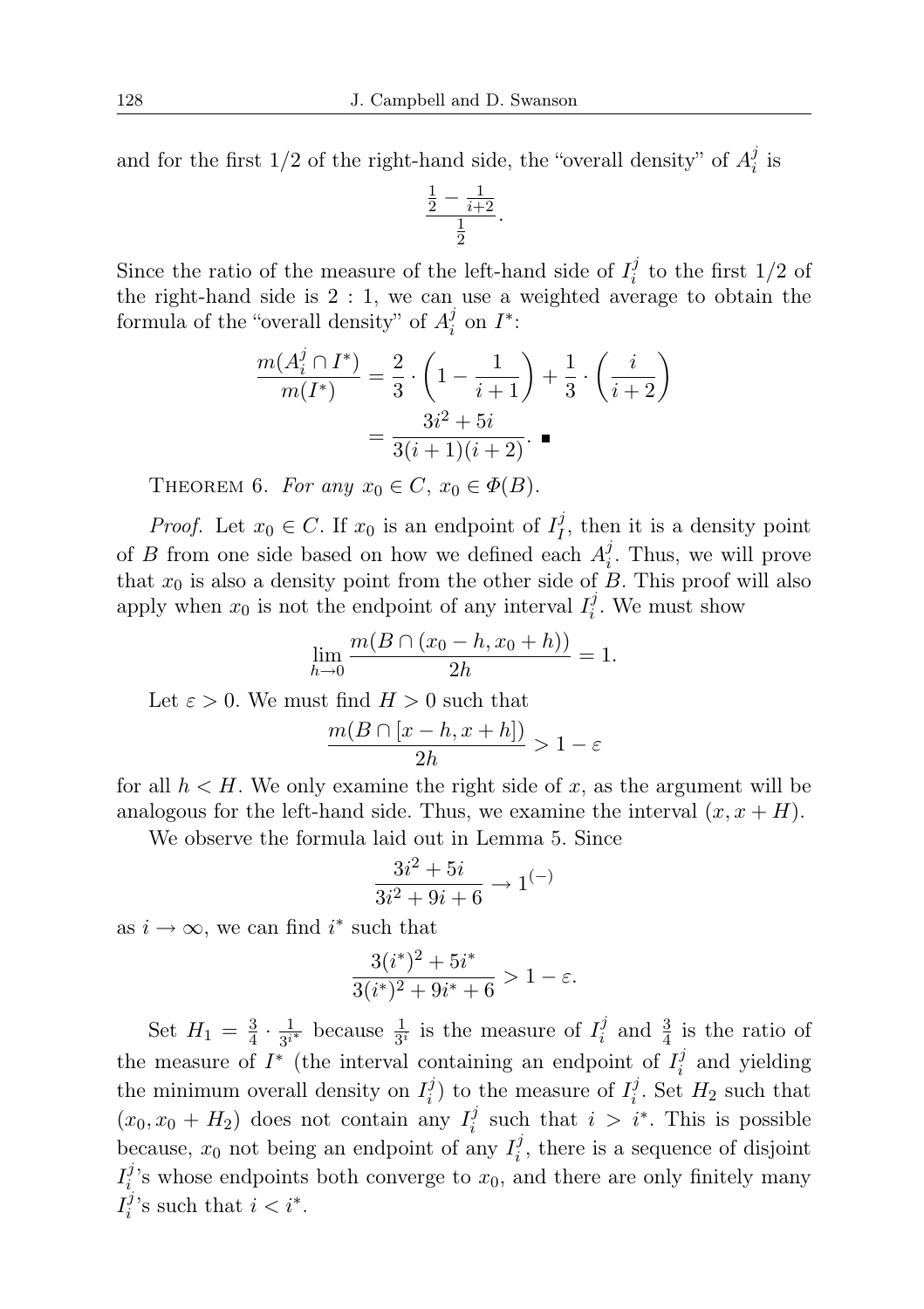We claim that if  $H = \min\{H_1, H_2\}$ , then

$$
\frac{m(B \cap [x-h, x+h])}{2h} > 1 - \varepsilon \quad \text{for } h < H.
$$

CASE 1. Suppose  $H = H_1$ . Then  $(x, x+H)$  does not include any  $I_i^j$  $i^j$  such that  $i > i^*$ , and

$$
\frac{m(B \cap [x, x+H])}{H} > 1 - \varepsilon
$$

by Lemma 5. It will suffice to show that this remains true for  $h < H$ . Since any interval about x contains infinitely many  $I_i^j$  $i<sup>j</sup>$ 's, the measure of every interval which has a non-empty intersection with  $[x, x+H]$  is necessarily smaller than  $H$ , and so from Lemma 4, the overall density of  $B$  intersected with those intervals contained in  $[x, x+H)$  will be less than B on the interval  $I_i^j$  $\frac{j}{i^*}.$ This will remain true as we restrict h, because the interval  $(x, x + h)$  will continue to contain intervals whose measure is smaller than  $H$ . In addition, at most one of those intervals will intersect  $(x, x + h)$  in a way in which the overall density of  $B$  on that interval is at a minimum, but even this overall density will still be larger than B on  $I_i^j$  $\frac{1}{i*}$  because the interval is smaller than  $I_i^j$ i∗ .

CASE 2. Suppose  $H = H_2$ . In this case,  $h < H_1$  and the interval  $(x, x+h)$ does not include any  $I_i^j$  $i$  such that  $i > i^*$ , and therefore

$$
\frac{m(B \cap [x-h, x+h])}{2h} > 1 - \varepsilon
$$

by Case 1.  $\blacksquare$ 

THEOREM 7. For any  $x_0 \in C$ ,  $x_0 \notin \Phi_f(B)$ .

Proof. This result follows from Lemma 2 and Theorem 5.

Since C is uncountable, Theorems 5 and 6 show that  $\Phi(B) \bigtriangleup \Phi_f(B)$  is uncountable.

Acknowledgements. The authors would like to extend their heartfelt thanks to Professors Wilczyński, Filipczak, Wagner, and Hejduk of the University of Łódź, Poland, for their support and mathematical expertise while in residence there. Additionally, we thank Professors Humke and Hanson of St. Olaf College for establishing this international mathematics research program.

## References

[1] J. Campbell and D. Swanson, Families of density type topologies, Int. J. Pure Appl. Math., to appear.